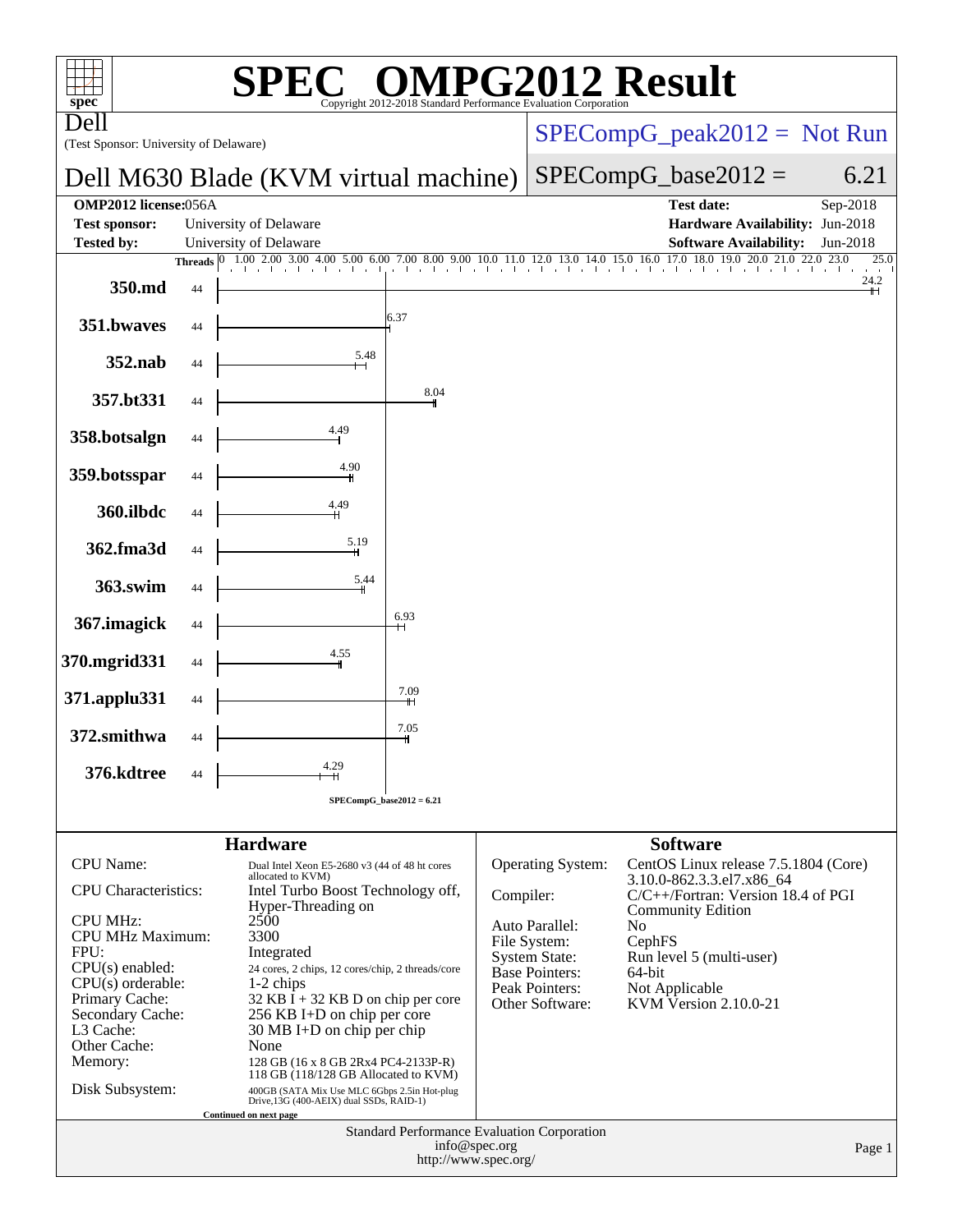# **[SPEC OMPG2012 Result](http://www.spec.org/auto/omp2012/Docs/result-fields.html#SPECOMPG2012Result)**

Dell

(Test Sponsor: University of Delaware)

### $SPECompG_peak2012 = Not Run$  $SPECompG_peak2012 = Not Run$

#### Dell M630 Blade (KVM virtual machine)  $SPECompG_base2012 = 6.21$  $SPECompG_base2012 = 6.21$

#### **[OMP2012 license:](http://www.spec.org/auto/omp2012/Docs/result-fields.html#OMP2012license)**056A **[Test date:](http://www.spec.org/auto/omp2012/Docs/result-fields.html#Testdate)** Sep-2018

**[Test sponsor:](http://www.spec.org/auto/omp2012/Docs/result-fields.html#Testsponsor)** University of Delaware **[Hardware Availability:](http://www.spec.org/auto/omp2012/Docs/result-fields.html#HardwareAvailability)** Jun-2018

**[Tested by:](http://www.spec.org/auto/omp2012/Docs/result-fields.html#Testedby)** University of Delaware **[Software Availability:](http://www.spec.org/auto/omp2012/Docs/result-fields.html#SoftwareAvailability)** Jun-2018

[Other Hardware:](http://www.spec.org/auto/omp2012/Docs/result-fields.html#OtherHardware) None<br>Base Threads Run: 44 [Base Threads Run:](http://www.spec.org/auto/omp2012/Docs/result-fields.html#BaseThreadsRun) [Minimum Peak Threads:](http://www.spec.org/auto/omp2012/Docs/result-fields.html#MinimumPeakThreads) --[Maximum Peak Threads:](http://www.spec.org/auto/omp2012/Docs/result-fields.html#MaximumPeakThreads) --

### **[Results Table](http://www.spec.org/auto/omp2012/Docs/result-fields.html#ResultsTable)**

|                  | <b>Base</b> |                 |       |                | <b>Peak</b> |                |       |  |                        |              |                                                                                                         |              |                |              |
|------------------|-------------|-----------------|-------|----------------|-------------|----------------|-------|--|------------------------|--------------|---------------------------------------------------------------------------------------------------------|--------------|----------------|--------------|
| <b>Benchmark</b> |             | Threads Seconds | Ratio | <b>Seconds</b> | Ratio       | <b>Seconds</b> | Ratio |  | <b>Threads Seconds</b> | <b>Ratio</b> | <b>Seconds</b>                                                                                          | <b>Ratio</b> | <b>Seconds</b> | <b>Ratio</b> |
| 350.md           | 44          | 189             | 24.5  | <u>191</u>     | 24.2        | 191            | 24.2  |  |                        |              |                                                                                                         |              |                |              |
| 351.bwaves       | 44          | 711             | 6.37  | 712            | 6.36        | 711            | 6.37  |  |                        |              |                                                                                                         |              |                |              |
| $352$ .nab       | 44          | 763             | 5.10  | 710            | 5.48        | 708            | 5.49  |  |                        |              |                                                                                                         |              |                |              |
| 357.bt331        | 44          | 587             | 8.08  | 590            | 8.04        | 593            | 7.99  |  |                        |              |                                                                                                         |              |                |              |
| 358.botsalgn     | 44          | 973             | 4.47  | 969            | 4.49        | 964            | 4.51  |  |                        |              |                                                                                                         |              |                |              |
| 359.botsspar     | 44          | 1052            | 4.99  | 1071           | 4.90        | 1074           | 4.89  |  |                        |              |                                                                                                         |              |                |              |
| 360.ilbdc        | 44          | 822             | 4.33  | 792            | 4.50        | 793            | 4.49  |  |                        |              |                                                                                                         |              |                |              |
| 362.fma3d        | 44          | 749             | 5.07  | 733            | 5.19        | 727            | 5.22  |  |                        |              |                                                                                                         |              |                |              |
| $363$ .swim      | 44          | 848             | 5.34  | 833            | 5.44        | 833            | 5.44  |  |                        |              |                                                                                                         |              |                |              |
| 367.imagick      | 44          | 1052            | 6.68  | 1015           | 6.93        | 1014           | 6.93  |  |                        |              |                                                                                                         |              |                |              |
| 370.mgrid331     | 44          | 985             | 4.49  | 972            | 4.55        | 968            | 4.57  |  |                        |              |                                                                                                         |              |                |              |
| 371.applu331     | 44          | 855             | 7.09  | 832            | 7.29        | 862            | 7.03  |  |                        |              |                                                                                                         |              |                |              |
| 372.smithwa      | 44          | 770             | 6.96  | 757            | 7.08        | 761            | 7.05  |  |                        |              |                                                                                                         |              |                |              |
| 376.kdtree       | 44          | 1050            | 4.29  | 1008           | 4.46        | 1185           | 3.80  |  |                        |              |                                                                                                         |              |                |              |
|                  |             |                 |       |                |             |                |       |  |                        |              | Docults appear in the order in which they were run. Rold underlined text indicates a modian measurement |              |                |              |

Results appear in the [order in which they were run.](http://www.spec.org/auto/omp2012/Docs/result-fields.html#RunOrder) Bold underlined text [indicates a median measurement.](http://www.spec.org/auto/omp2012/Docs/result-fields.html#Median)

#### **[Platform Notes](http://www.spec.org/auto/omp2012/Docs/result-fields.html#PlatformNotes)**

 Sysinfo program /home/tmh97/SPEC\_OMP2012v1.1/Docs/sysinfo Revision 563 of 2016-06-10 (097295389cf6073d8c3b03fa376740a5) running on js-156-29.jetstream-cloud.org Fri Sep 14 16:57:18 2018 This section contains SUT (System Under Test) info as seen by some common utilities. To remove or add to this section, see: <http://www.spec.org/omp2012/Docs/config.html#sysinfo>

 From /proc/cpuinfo model name : Intel(R) Xeon(R) CPU E5-2680 v3 @ 2.50GHz 44 "physical id"s (chips) 44 "processors" cores, siblings (Caution: counting these is hw and system dependent. The following excerpts from /proc/cpuinfo might not be reliable. Use with caution.) cpu cores : 1 siblings : 1 physical 0: cores 0 physical 1: cores 0 physical 2: cores 0 Continued on next page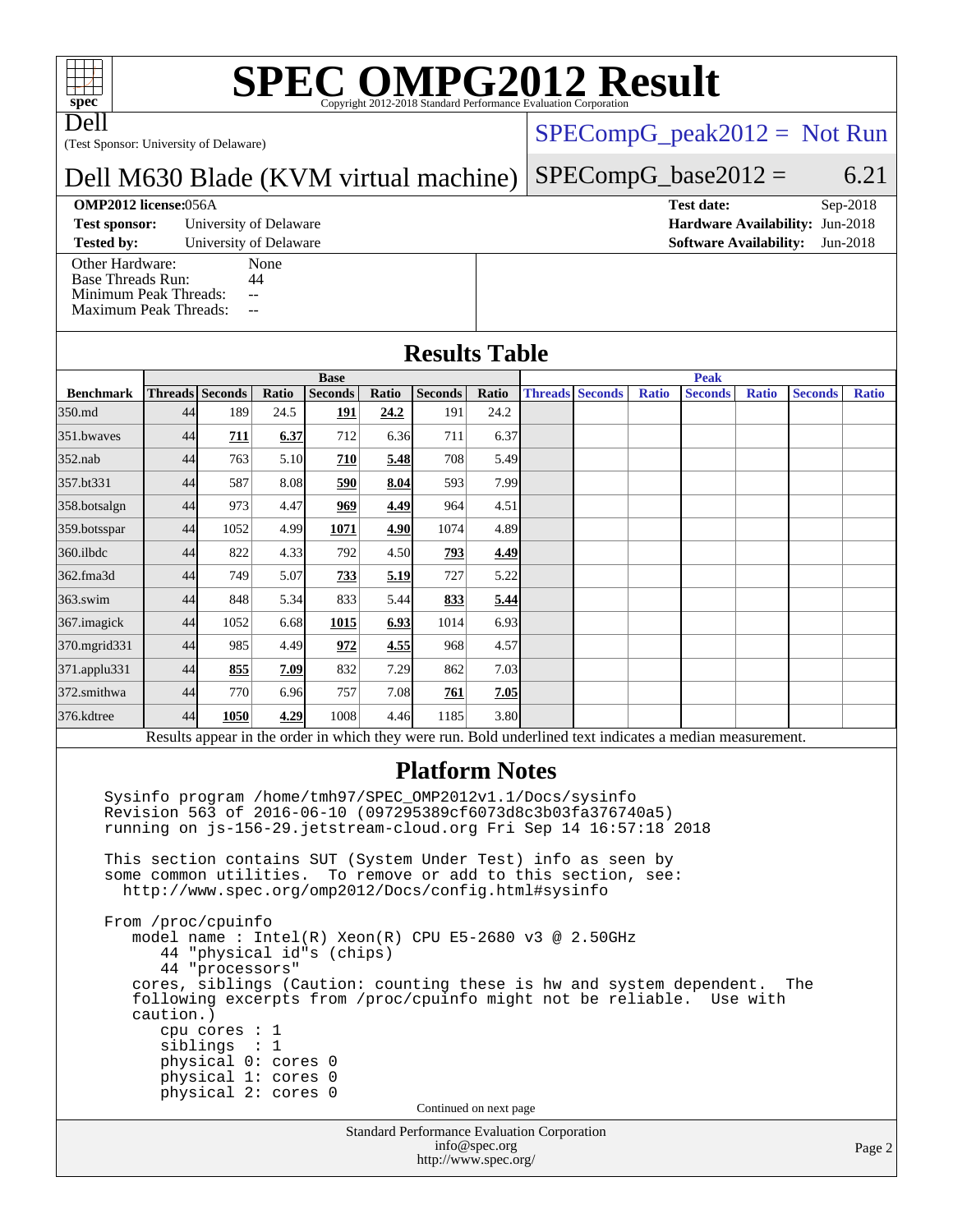

Dell

# **[SPEC OMPG2012 Result](http://www.spec.org/auto/omp2012/Docs/result-fields.html#SPECOMPG2012Result)**

(Test Sponsor: University of Delaware)

[SPECompG\\_peak2012 =](http://www.spec.org/auto/omp2012/Docs/result-fields.html#SPECompGpeak2012) Not Run

#### Dell M630 Blade (KVM virtual machine)  $SPECompG_base2012 = 6.21$  $SPECompG_base2012 = 6.21$

| <b>Test sponsor:</b> | University of Delaware |
|----------------------|------------------------|
| Tested by:           | University of Delaware |

**[OMP2012 license:](http://www.spec.org/auto/omp2012/Docs/result-fields.html#OMP2012license)**056A **[Test date:](http://www.spec.org/auto/omp2012/Docs/result-fields.html#Testdate)** Sep-2018 **[Hardware Availability:](http://www.spec.org/auto/omp2012/Docs/result-fields.html#HardwareAvailability)** Jun-2018 **[Software Availability:](http://www.spec.org/auto/omp2012/Docs/result-fields.html#SoftwareAvailability)** Jun-2018

#### **[Platform Notes \(Continued\)](http://www.spec.org/auto/omp2012/Docs/result-fields.html#PlatformNotes)**

| physical<br>physical<br>physical<br>physical<br>physical<br>physical<br>physical<br>physical<br>physical<br>physical<br>physical 13:<br>physical 14:<br>physical 15:<br>physical 16:<br>physical 17:<br>physical<br>physical 19:<br>physical 20:<br>physical 21:<br>physical<br>physical 23:<br>physical<br>physical 25:<br>physical 26:<br>physical<br>physical 28:<br>physical 29:<br>physical<br>physical<br>physical<br>physical<br>physical 34:<br>physical 35:<br>physical<br>physical 37:<br>physical<br>physical<br>physical 40:<br>physical<br>physical<br>physical | 3:<br>0<br>cores<br>4:<br>0<br>cores<br>5:<br>0<br>cores<br>6:<br>0<br>cores<br>7:<br>0<br>cores<br>8:<br>0<br>cores<br>9 :<br>0<br>cores<br>10:<br>0<br>cores<br>11:<br>0<br>cores<br>12:<br>cores<br>0<br>0<br>cores<br>cores<br>0<br>cores<br>0<br>0<br>cores<br>cores<br>0<br>18:<br>0<br>cores<br>0<br>cores<br>cores<br>0<br>cores<br>0<br>22:<br>0<br>cores<br>cores<br>0<br>24:<br>0<br>cores<br>0<br>cores<br>cores<br>0<br>27:<br>cores<br>0<br>0<br>cores<br>cores<br>0<br>30:<br>0<br>cores<br>31:<br>0<br>cores<br>32:<br>cores<br>0<br>33:<br>cores<br>0<br>0<br>cores<br>cores<br>0<br>36:<br>0<br>cores<br>0<br>cores<br>38:<br>cores<br>0<br>39:<br>cores<br>0<br>0<br>cores<br>41:<br>cores<br>0<br>42:<br>0<br>cores<br>43:<br>0<br>cores |                        |
|------------------------------------------------------------------------------------------------------------------------------------------------------------------------------------------------------------------------------------------------------------------------------------------------------------------------------------------------------------------------------------------------------------------------------------------------------------------------------------------------------------------------------------------------------------------------------|--------------------------------------------------------------------------------------------------------------------------------------------------------------------------------------------------------------------------------------------------------------------------------------------------------------------------------------------------------------------------------------------------------------------------------------------------------------------------------------------------------------------------------------------------------------------------------------------------------------------------------------------------------------------------------------------------------------------------------------------------------------|------------------------|
|                                                                                                                                                                                                                                                                                                                                                                                                                                                                                                                                                                              |                                                                                                                                                                                                                                                                                                                                                                                                                                                                                                                                                                                                                                                                                                                                                              |                        |
| cache size :<br>From /proc/meminfo<br>MemTotal:<br>HugePages_Total:<br>Hugepagesize:                                                                                                                                                                                                                                                                                                                                                                                                                                                                                         | 16384 KB<br>123602104 kB<br>0<br>2048 kB                                                                                                                                                                                                                                                                                                                                                                                                                                                                                                                                                                                                                                                                                                                     |                        |
| /usr/bin/lsb_release -d                                                                                                                                                                                                                                                                                                                                                                                                                                                                                                                                                      | CentOS Linux release 7.5.1804 (Core)                                                                                                                                                                                                                                                                                                                                                                                                                                                                                                                                                                                                                                                                                                                         |                        |
|                                                                                                                                                                                                                                                                                                                                                                                                                                                                                                                                                                              | From /etc/*release* /etc/*version*                                                                                                                                                                                                                                                                                                                                                                                                                                                                                                                                                                                                                                                                                                                           | Continued on next page |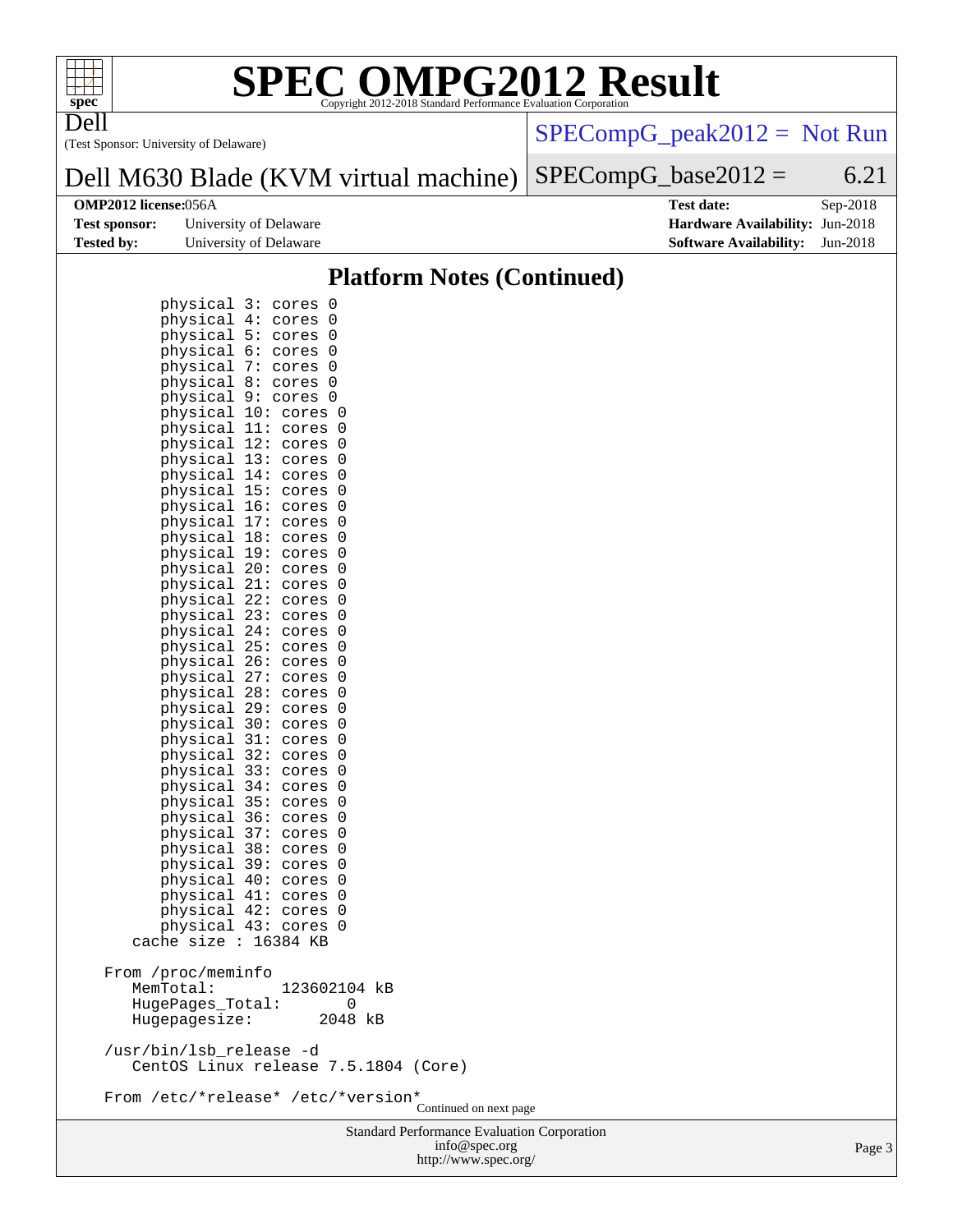

Dell

# **[SPEC OMPG2012 Result](http://www.spec.org/auto/omp2012/Docs/result-fields.html#SPECOMPG2012Result)**

(Test Sponsor: University of Delaware)

 $SPECompG_peak2012 = Not Run$  $SPECompG_peak2012 = Not Run$ 

 $SPECompG_base2012 = 6.21$  $SPECompG_base2012 = 6.21$ 

**[Test sponsor:](http://www.spec.org/auto/omp2012/Docs/result-fields.html#Testsponsor)** University of Delaware **[Hardware Availability:](http://www.spec.org/auto/omp2012/Docs/result-fields.html#HardwareAvailability)** Jun-2018 **[Tested by:](http://www.spec.org/auto/omp2012/Docs/result-fields.html#Testedby)** University of Delaware **[Software Availability:](http://www.spec.org/auto/omp2012/Docs/result-fields.html#SoftwareAvailability)** Jun-2018

Dell M630 Blade (KVM virtual machine)

**[OMP2012 license:](http://www.spec.org/auto/omp2012/Docs/result-fields.html#OMP2012license)**056A **[Test date:](http://www.spec.org/auto/omp2012/Docs/result-fields.html#Testdate)** Sep-2018

#### **[Platform Notes \(Continued\)](http://www.spec.org/auto/omp2012/Docs/result-fields.html#PlatformNotes)**

 centos-release: CentOS Linux release 7.5.1804 (Core) centos-release-upstream: Derived from Red Hat Enterprise Linux 7.5 (Source) os-release: NAME="CentOS Linux" VERSION="7 (Core)" ID="centos" ID\_LIKE="rhel fedora" VERSION\_ID="7" PRETTY\_NAME="CentOS Linux 7 (Core)" ANSI\_COLOR="0;31" CPE\_NAME="cpe:/o:centos:centos:7" redhat-release: CentOS Linux release 7.5.1804 (Core) system-release: CentOS Linux release 7.5.1804 (Core) system-release-cpe: cpe:/o:centos:centos:7

uname -a:

 Linux js-156-29.jetstream-cloud.org 3.10.0-862.3.3.el7.x86\_64 #1 SMP Fri Jun 15 04:15:27 UTC 2018 x86\_64 x86\_64 x86\_64 GNU/Linux

run-level 5 Sep 14 16:48

SPEC is set to: /home/tmh97/SPEC\_OMP2012v1.1<br>Filesystem Type Size Used Avail Use Type Size Used Avail Use% Mounted on<br>xfs 60G 40G 21G 66% / /dev/sda1 xfs 60G 40G 21G 66% / Additional information from dmidecode:

 Warning: Use caution when you interpret this section. The 'dmidecode' program reads system data which is "intended to allow hardware to be accurately determined", but the intent may not be met, as there are frequent changes to hardware, firmware, and the "DMTF SMBIOS" standard.

(End of data from sysinfo program)

#### **[General Notes](http://www.spec.org/auto/omp2012/Docs/result-fields.html#GeneralNotes)**

Jetstream VM Configuration: 1 VM instance running OMP2012 on single node with 44 VCPUS and 118 GB memory 44 of the 48 available VCPUS are allocated to KVM

Environment Variables: OMP\_STACKSIZE=1G ulimit -s unlimited KMP\_AFFINITY=compact Yes: The test sponsor attests, as of date of publication, that CVE-2017-5754 (Meltdown) Yes: The test sponsor attests, as of date of publication, that CVE-2017-5753 (Spectre variant 1) Yes: The test sponsor attests, as of date of publication, that CVE-2017-5715 (Spectre variant 2)